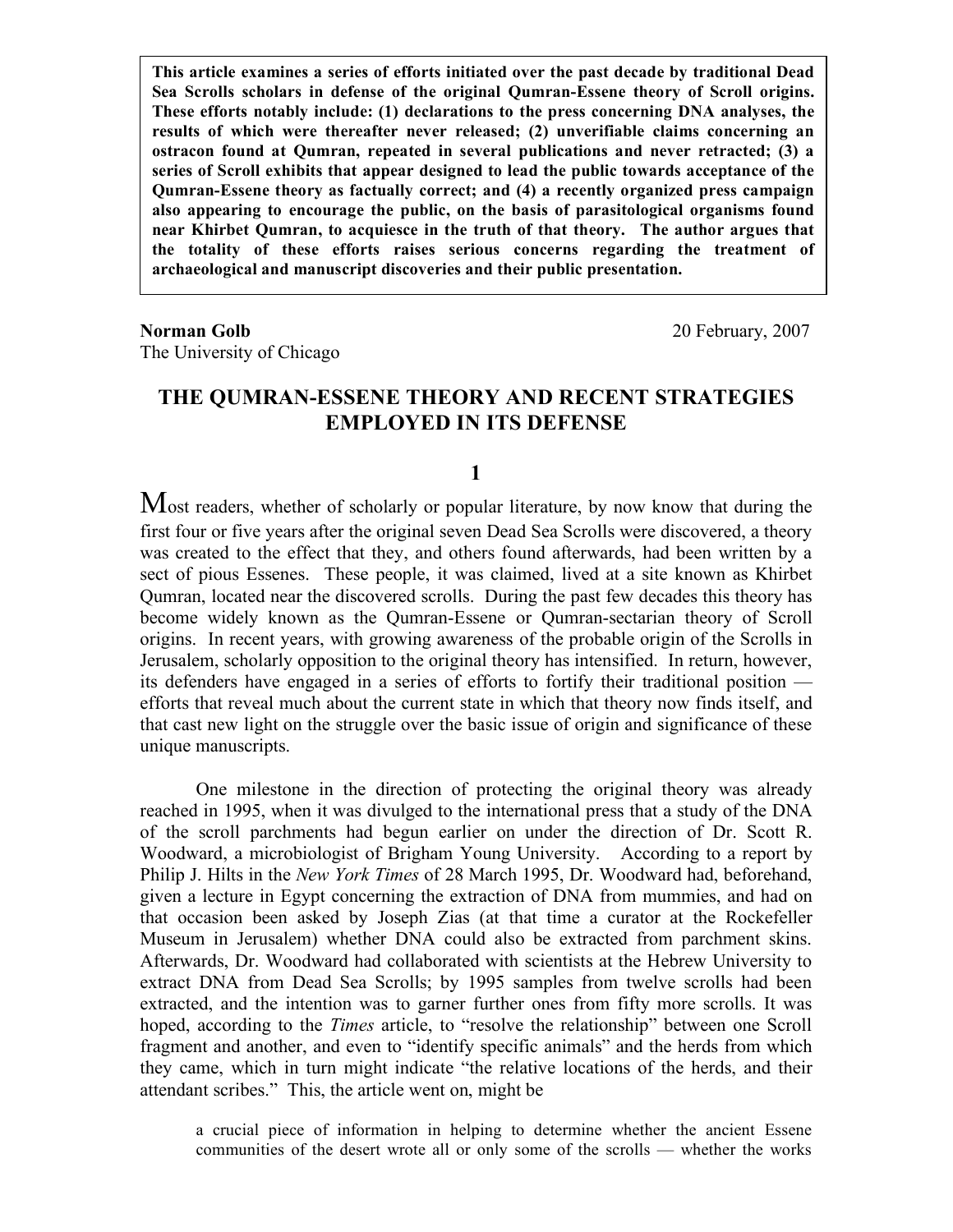reflect the parochial habits and thoughts of a relatively isolated group of scribes or of scribes from different times and places, whose works were eventually collected at Qumran.

The researchers who expressed these ideas to the reporter were clearly indicating their belief that the claimed "Qumran sectarians" *wrote* and/or *copied* scrolls at that site. However, by 1995 a good number of traditional Qumranologists had shifted the original paradigm: it now included a concession that various scrolls, even those not directly connected with the "Sect of Qumran," might merely have been *collected* by the latter in their claimed laura. The article entirely omitted mention of the possibility that the DNA examination might, in the end, contradict both of these two forms of the Qumran-Essene theory while supporting the then emerging view to the effect that the Scrolls came from Jerusalem and were hidden by Jews of that city in caves of the Judaean Wilderness as the 70 A.D. Roman siege on Jerusalem was being prepared.

According to the article, the DNA analysis would hopefully be finished by "the end of the summer" of 1995. There has, however, been no follow-up to the *Times* article. Instead, nine years later, under the headline "DNA to reveal source of Dead Sea Scrolls," the *Jerusalem Post* reported on 17 August '04 that "Authorities are hoping that DNA testing of animal bones discovered in excavations at the Qumran plateau will reveal the origins of the Dead Sea Scrolls." The article states that the deposits are of "mules eaten and buried …by the Qumran community in the  $1<sup>st</sup>$  century BCE" and quotes one of the investigators as saying that "if the bone deposits …match with the scrolls, we will be able to resolve one of the greatest debates of the archaeological world today…."

While by today it might surely be inferred that these DNA analyses have been completed, no report on any of the scientists' conclusions has, to the best of my knowledge, been published. It would seem obvious that the investigators, after all this time, should at least announce some basic elements of their findings. Having made their claims public, they now clearly owe it to the public to state whether the DNA extracted from the Scrolls and/or from the donkey bones indicates that the parchment skins show evidence either (a) that the herds from which they were taken were from the vicinity of Qumran or (b) that, as has been rumored, they show no such characteristic.

The **Israel Antiquities Authority**, which curates the Scrolls for the purposes of preservation and exhibition, has an obvious interest in making the results of these investigations known, just as its officials took an active role  $-$  i.e., by appointing a committee of scholars expert in several disciplines — in seeking to determine whether or not the so-called "James Ossuary" contained a genuinely authentic ancient inscription. While the case of the DNA investigations involves no implication of forgery, the claims announced so boldly in 1995 and 2004, and the subsequent lengthy silences, clearly now require an explanation, and that has yet to be offered by the parties involved.

**2**

The DNA case, however, is not the only one involving large claims regarding the Scrolls and Qumran that have been followed by lack of scientific substantiation. Probably the most interesting of them was promulgated by the **Israel Museum** in 1997, on the eve of a golden anniversary International Conference on the Scrolls held at the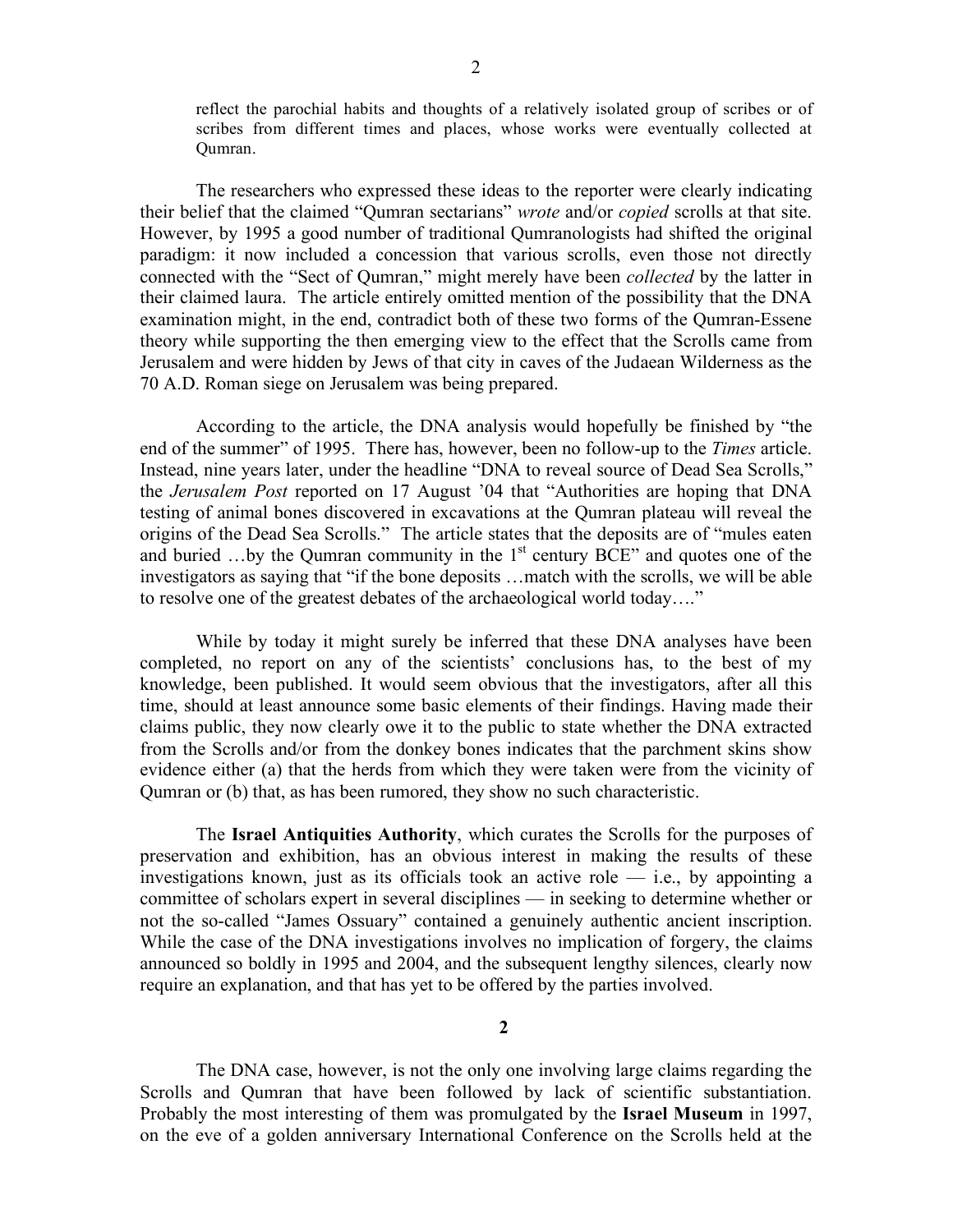museum and attended by large numbers of scholars. The claim was based on the discovery of a 14-line fragmentary Hebrew ostracon which had been found outside the walls of Khirbet Qumran by Prof. James Strange and Dr. Gary Kolat early in the winter of 1996; Prof. Strange had shortly afterwards been quoted as saying that the discovery "was likely to add important knowledge about the Qumran sect, and especially about the daily lives of the sectarians…." (*Haaretz*, 9 Feb. 1996). After being studied by Dr. Esther Eshel and Prof. Frank Cross, with added input from Prof. Hanan Eshel, this team reported its findings to the museum, which issued a news release (14 April '97) asserting that the ostracon "constitutes *the first archeological proof* for the traditional claims of Scroll researchers who are of the view that a connection exists between the Qumran site and the Scrolls found in nearby caves." (My translation and italics.) The ostracon was subsequently placed prominently on view in the Shrine of the Book exhibition curated in honor of the impending  $50<sup>th</sup>$  anniversary celebration.

The ostensible basis for the claim was a passage in the ostracon supposedly containing a phrase that included the Hebrew word *yahad* ("unity") — a word which, in the scroll known as the *Manual of Discipline* and certain other scroll texts, is used to designate the pious brotherhood ("unity") group described there. Traditional Qumranologists have always claimed that Khirbet Qumran was inhabited in antiquity by the *Yahad* group — for them merely a synonym for Essenes. Were it the case that the *yahad* designation in fact appeared on the ostracon, the discovery would indeed have been the first archaeological proof indicating a connection between the scrolls and Khirbet Qumran. There is, however, no such word as *yahad* in the ostracon.

While in Jerusalem for the anniversary conference, I examined good bromide prints of the ostracon as well as another print magnifying the line containing the crucial word. Anyone can observe that the second consonant of the word in question (see Fig. 1) — which according to the team's claim, championed by the museum, is the consonant *y* of the word *yahad* — contains a vertical but slightly bent stroke on the right and a bottom horizontal stroke, the combination of which cannot, in Hebrew script, designate the consonant *y*. (I presented this image to the audience during my lecture at the conference.)



Figure 1. Magnification of line 8 of so-called "Yahad ostracon," showing consonant (arrow) claimed by Eshel and Cross to be the consonant yod (y) of the word yahad.

If, however, one compares the magnification of this word of the ostracon with the same word as it appears in the *transcription* of Cross and Eshel (*Israel Exploration Journal* 47 [1997] , p. 19; *Qadmoniot* 30 [1997], p. 134 , cf. below, Fig. 2, a and b)), it can be observed that their transcription does not accurately follow the original, for (1) the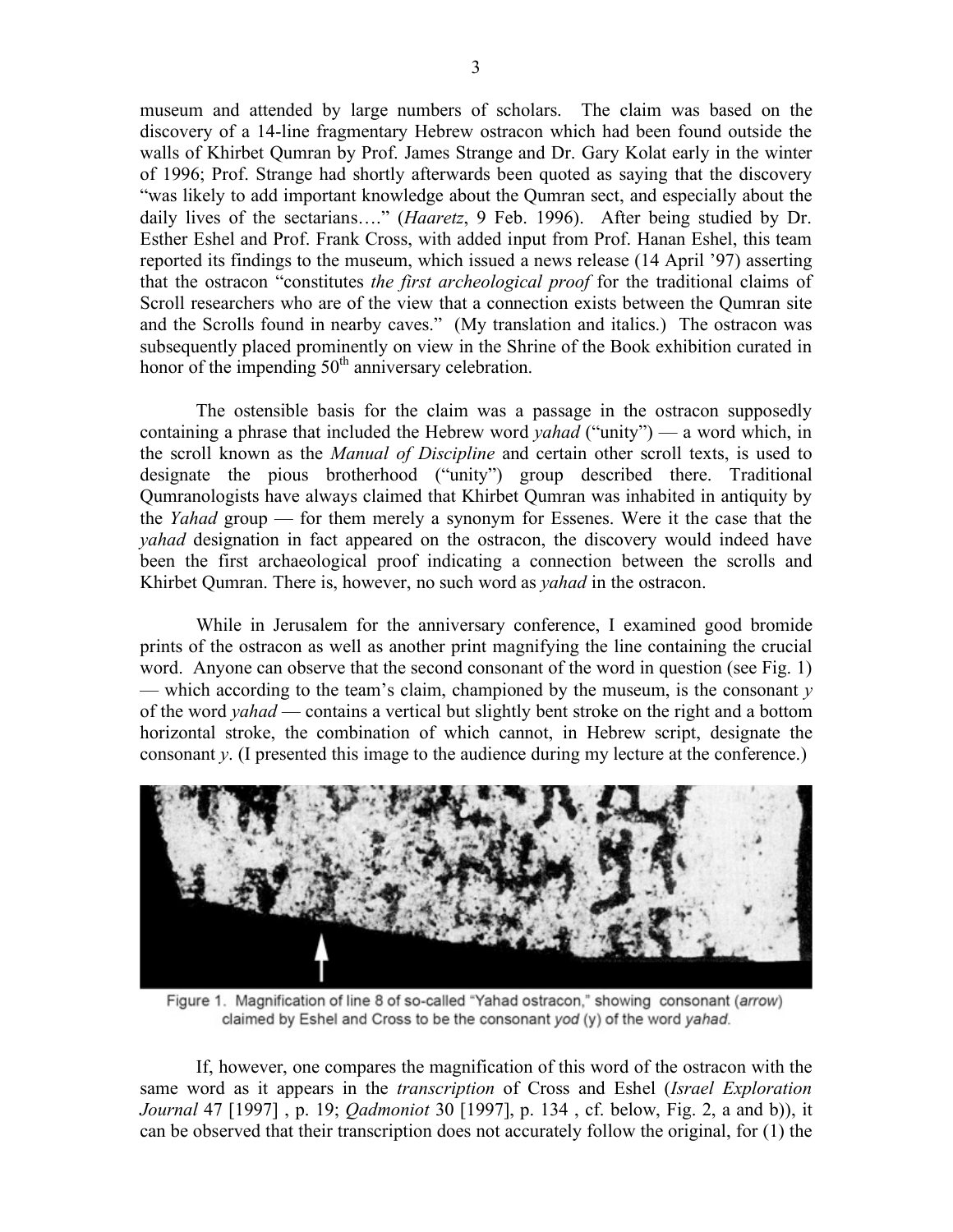*clearly visible bottom horizontal stroke* of the photograph is entirely missing in their transcription; and (2) a vertical but slightly diagonal stroke appears in their transcription on the left, although there is no such stroke in the actual photograph of the text. In this way a new consonant has coalesced in their transcription faintly resembling a rare archaic form of a *y*. By this means alone were they able to claim a discovery of the word *yahad* in the ostracon. (These facts too I pointed out to the audience during my lecture at the museum, urging at the same time that the curators correct their presentation of this ostracon in the Scrolls exhibition.)



Figure 2. (a) Photograph of line 8 of ostracon showing right diagonal and bottom horizontal strokes of same consonant (right arrow) plus transcription by Eshel and Cross of same line, showing addition of a left diagonal stroke and absence of bottom horizontal stroke (left arrow), as per IEJ article of Eshel and Cross.



Figure 2. (b) Photograph of same line (right arrow) with transcription by Eshel and Cross, showing same addition of a left diagonal stroke and absence of the bottom horizontal stroke (left arrow) of the crucial consonant, as per Qadmoniot article by aforementioned authors.

That same year Dr. Ada Yardeni, the well known specialist in ancient Hebrew palaeography, published her transcription and interpretation of the same ostracon (*Israel Exploration Journal* 47, pp. 233 ff.), and it will be observed (cf. Fig. 3) that, unlike Eshel and Cross, she presents a magnification of the crucial word as well as a transcription that faithfully portrays the extant strokes of the consonant. In her interpretation of that line of text, the forced reading of Eshel and Cross gives way to the phrase *vekhol ilan ah[er]*, viz., "and every other kind of tree" — an integral part of the deed preserved on the ostracon, in which a certain individual in Jericho endowed various items including fruit trees to someone named El'azar. (There still remains room, however, for further reflection on the wording of parts of this text.) Unlike the Eshel/Cross study, Yardeni's was not published in Hebrew form in the aforementioned *Qadmoniot* issue, guest-edited by Magen Broshi and exclusively containing articles protective of the traditional Qumran-Essene theory to the exclusion of any studies opposing it.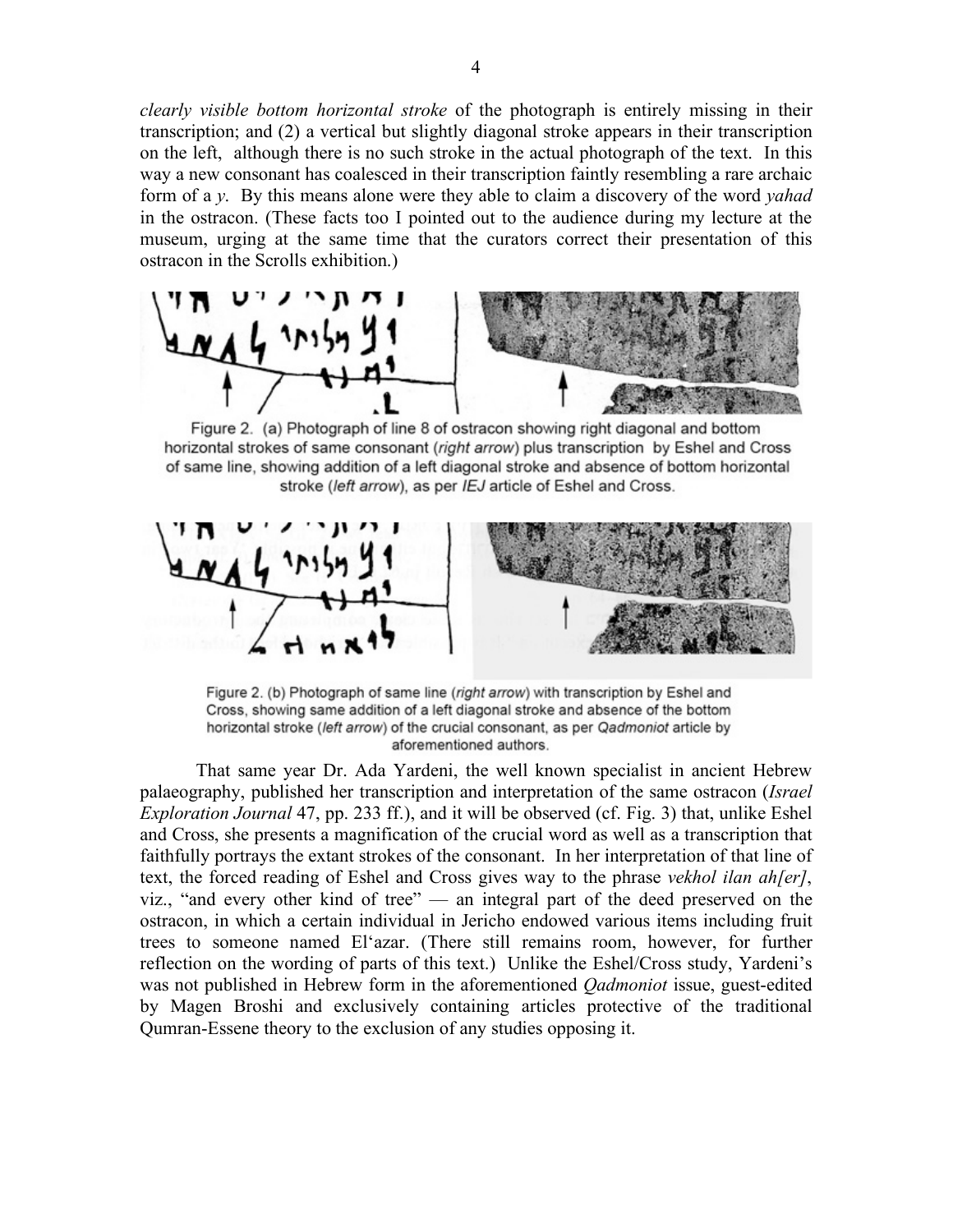

Figure 3. Magnification of same line and transcription by Yardeni, showing crucial consonant with bottom horizontal line restored (arrow) and minus a left diagonal line, as per her IEJ article.

Even though there is no palaeographical evidence whatever that the term *yahad*  appears in the ostracon, the Israel Museum has continued to present it to the public as a text significant for the history of the claimed "sect of Qumran," which belief it perseveres in championing in its exhibits of the Scrolls. A few years after installation of the exhibit featuring the ostracon, Vol. XXXIII (2000 A.D.) of the Oxford *Discoveries in the Judaean Desert* series appeared with a new discussion of the ostracon by Cross and Eshel that, in essence, attempts a justification of their original reading of the text and a refutation of the decipherment of Yardeni.

Most of their argumentation — not relevant to the present discussion — is strained, but that is as nothing compared to their renewed effort to situate the crucial word *yahad* in the ostracon's text. In an "Excursus," Cross draws attention to the (genuine) consonant *yod* (*y*) appearing in lines 1 and 2 of the text, but then (p. 507) asserts, concerning the claimed word *yahad* of line 8, that the "*yod* that we see is not greatly different" from those two earlier (and genuine) occurrences of the consonant. He writes that, when he originally examined what he refers to as earlier pictures and the ostracon itself, he could actually *see more* of the claimed *y* consonant, and states "I suspect that the repeated wetting of the ostracon to aid in its photography has in fact faded the ink here." If there are earlier and clearer photographs than the one shown by Dr. Eshel at the meetings of the Society of Biblical Literature in November of 1996 which was supposedly the clearest photograph then available — they were at all events not used in any of the three publications by Cross and Eshel concerning the ostracon, and one must certainly ask the authors for greater clarity on this enigmatic matter.

Yet more germane to the issue is the fact that the photographs of the ostracon appearing in their publications, as in Dr. Yardeni's, clearly show the aforementioned *bottom horizontal stroke* as part of this consonant. Dr. Yardeni reasonably transcribes and explains this as the bottom stroke of the letter *nun* (*n*). (Cf. Fig. 3.) However, the careful reader will notice without fail that this bottom horizontal stroke — which in itself vitiates any claim that the word *yahad* appears in the ostracon — has simply *disappeared* from the latest Eshel/Cross transcription of the text (found on Plate XXXIII of the aforementioned Oxford volume, cf. Fig. 4 below), as it has in their earlier publications. I had pointed out the omission, both in my museum lecture as well as in a 1997 article (*The Qumran Chronicle*, 7, no. 3/4, pp, 171-173) on the basis of the earlier two Eshel and Cross publications, but the latter, far from correcting the transcription or referring to my criticism or that of Yardeni and others, is silent in his "Excursus" with respect to this notably absent penstroke — an elision that hardly exemplifies cutting-edge scholarship. Once is a mistake, but the recurrence isn't. What has happened to the bottom horizontal portion of the consonant so clearly shown in the photographs of the ostracon is a question

5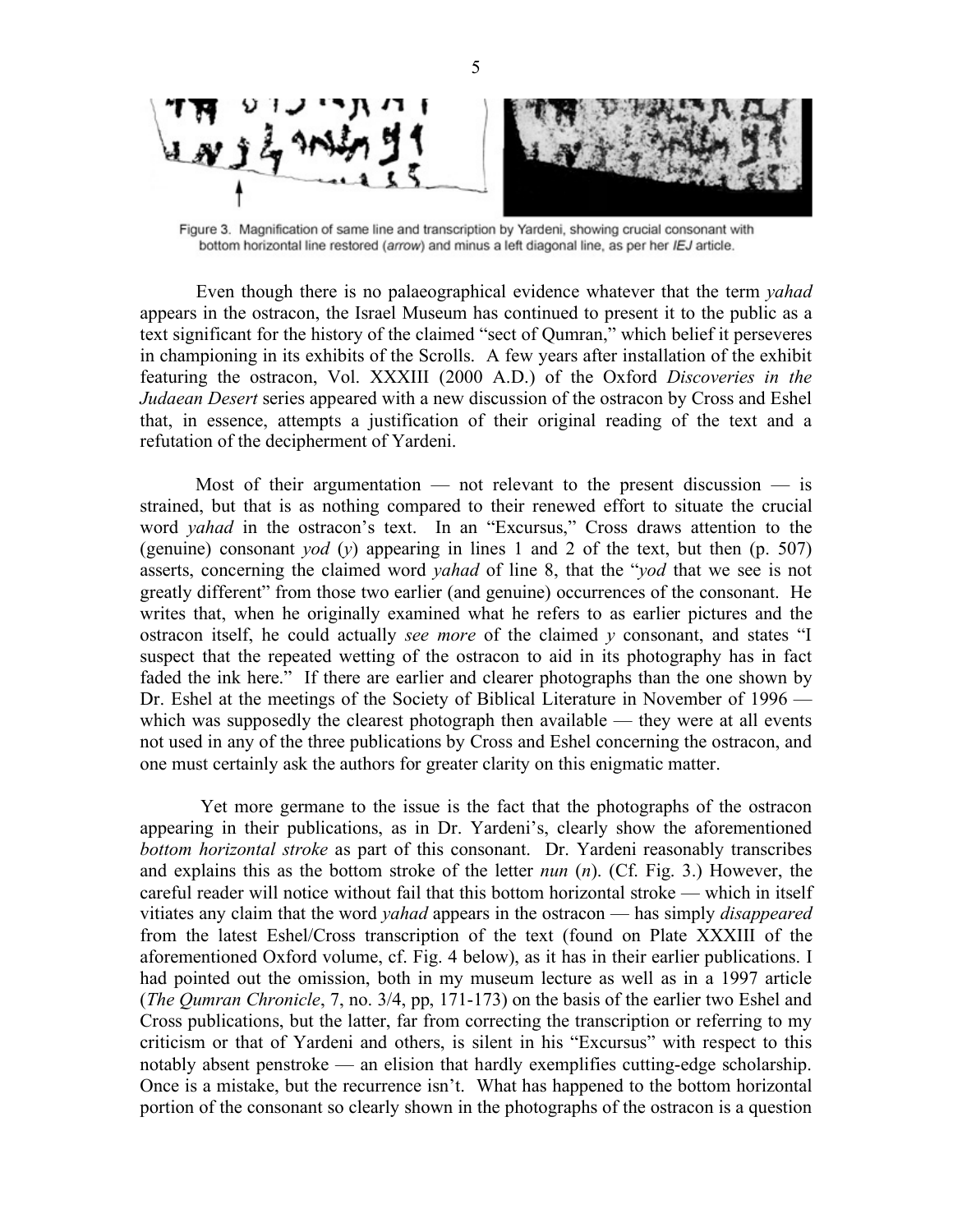obviously calling not for silence or a repetition of the elision, but for the authors' candid explanation of it.



Figure 4. Same line of ostracon in 2000 A.D. Discoveries volume, plate XXXIII, with later transcription of Cross and Eshel repeating the characteristics (arrow) of their transcription of crucial consonant of the text.

The history of this discovery may be considered emblematic of the effort to force upon the public seemingly scientific information about the Dead Sea Scrolls and Khirbet Qumran that eventually proves to be unsustainable. Only a short time elapses before the discoverers of the ostracon inform the press that their find will likely "add important knowledge about the Qumran sect…." (Compare the advance DNA announcement of 1995 to the press.) The discoverers hand the ostracon over to a local scholar deeply committed to the Qumran-sectarian doctrine whose spouse, Dr. Hanan Eshel, likewise committed to the doctrine, suggests to her that the term *yahad* is found in the text (*Israel Exploration Journal* 47, 1997, p. 25, note 38). The scholar then flies to the States to secure "much improved images," (ibid., p. 17, note 2), and to work on the decipherment of the text with Prof. Cross, a leading exponent of the Qumran-Essene hypothesis. Dr. Eshel eventually announces in public forum (Nov.1996) the sensational discovery of the word *yahad* in an ostracon found near Khirbet Qumran. These developments are reported to officials at the Israel Museum who on 14 April 1997, just a few months prior to an international conference on the Scrolls to take place at the museum, issue their auspicious press release. The officials also place the ostracon on display in the Shrine of the Book with a translation and discussion of its alleged importance. Thereafter an enlargement of the crucial word is projected on the screen of the auditorium filled with conference attendees, showing the inadmissibility of the claimed reading; distinguished palaeographers are quoted as being opposed to the decipherment; articles are published showing the erroneous nature of the reading — but the museum holds steady to its course, continuing to display the ostracon and refusing to describe the opposing views. No retraction is offered to the press, but at the same time no further press release is issued by the museum. (Compare the DNA saga now muffled in silence.)

As regards the Israel Museum announcement of 1997, it is not difficult to understand the apparent reason for the museum's mode of behavior. Since the opening of the Shrine of the Book, its curators have unilaterally allowed to be displayed there only those exhibits of the Scrolls that favor and espouse forms of the Qumran-Essene theory. Yet the museum in its aforementioned press release did assert that the ostracon was "the first archaeological proof… [that] a connection exists between the Qumran site and the Scrolls found in nearby caves." Were the museum authorities to acknowledge that the ostracon did not in fact furnish such proof, this would also signal their admission that there is indeed, until now, no archaeological proof of a connection between the Scrolls and the Qumran site. The museum authorities apparently feel that, for reasons of their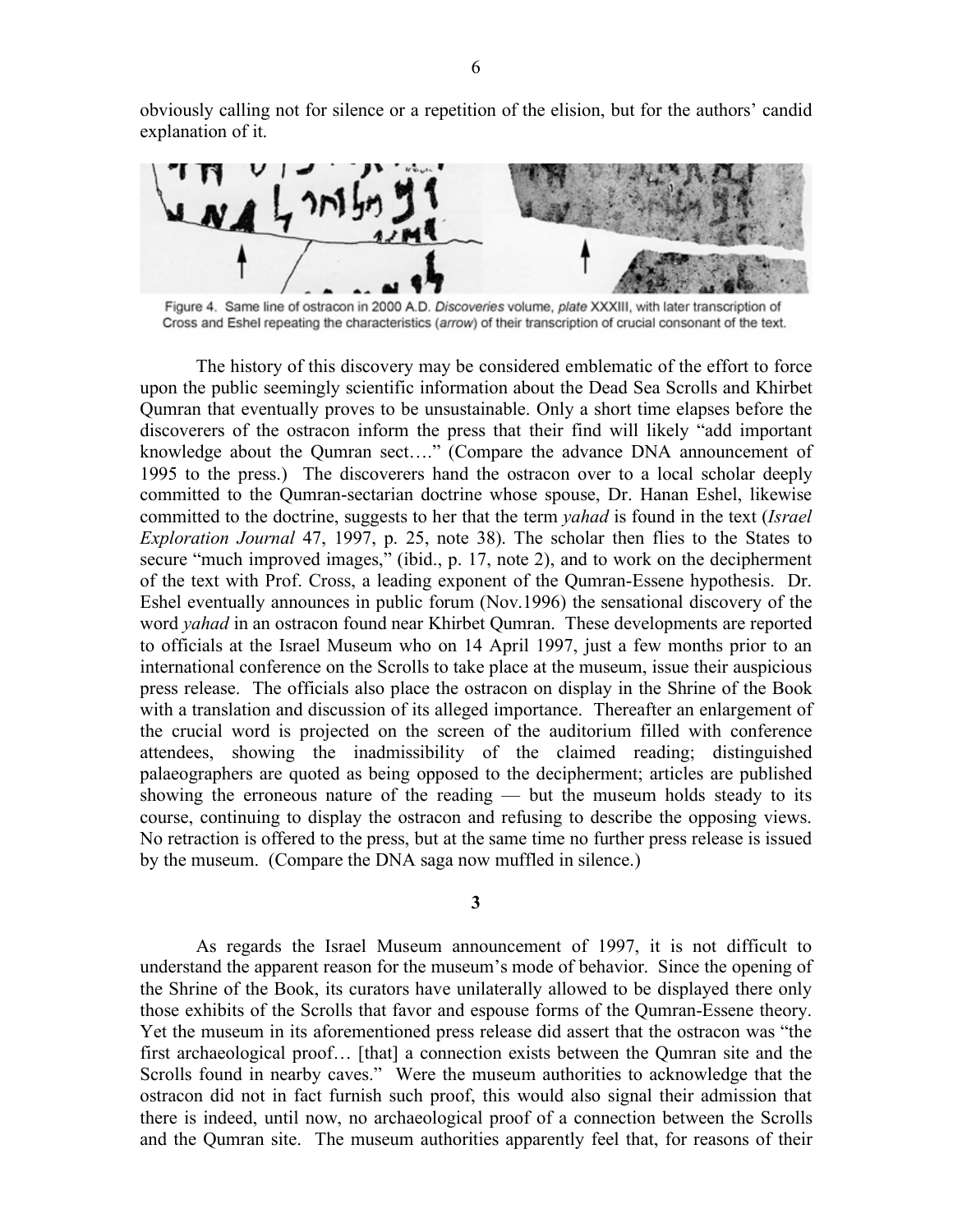own, they cannot make that acknowledgement, and the public awaits an explanation of this reticence in vain.

One must also note that the earlier quoted press announcement continued with the statement that "in consonance with the decipherment of the text contained on the surface of the ostracon, it may be concluded that this discovery contravenes the opinion of researchers…who opine that there is no connection between Khirbet Qumran and the Scrolls, and that the Scrolls are the archive of a library that was brought from Jerusalem at the end of the Second Temple period…." (My translation.) This latter view, which a continually increasing number of scholars have been developing during the past decade, would also have taken on new meaning with a bona fide acknowledgment by officials of the museum that there is not a shred of archaeological evidence placing Essenes or any other scroll-copying religious sect at Khirbet Qumran. Prolonged investigations of Khirbet Qumran over the past fifteen years by several archaeologists — most recently including members of the Israel Antiquities Authority archaeological staff itself — have by now resulted in determined opposition to the Qumran-sectarian model and candid support for the theory of Jerusalem origin of the Scrolls. Given the present state of affairs, it would seem clear that the Israel Museum authorities should reconsider their hastily assertive press announcement of a decade ago and issue an appropriate retraction. There is no sign, however, that this is about to happen.

Thus, given the highly questionable claims about the ostracon's crucial passage, the actual content of that passage should now also be clarified through a scientific investigation sponsored by the Israel Antiquities Authority, just like the one earlier carried out in the aforementioned "James Ossuary" case.

**4**

The DNA statement issued in 1995 and the publicly disseminated assertions concerning the ostracon are examples of claims that beg the fundamental question and, today, urgently require explanation. Regrettably, they take their place in a sequence of numerous press releases and statements made to journalists over five decades, in which traditional Qumranologists have treated and described aspects of their theory as though they constitute demonstrated fact. Other exaggerated assertions include (e.g.) the claims published as fact in news stories to the effect that the radiocarbon dating of Scroll texts prove the accuracy of datings arrived at empirically by early Scroll scholars in the 1950s (cf. my *Who Wrote the Dead Sea Scrolls,* pp. 241 ff., 249 ff.).

All of these misguided public relations efforts constitute a sad commentary on the consequences of wedding claimed but unproven scientific theories to institutional power structures. For purposes of the present discussion I focus here on two of the most recent manifestations of this phenomenon.

One of these has to do with exhibitions of various Dead Sea Scrolls being presented at American science centers and other venues. From press announcements about one of these exhibits, in the **Discovery Place** center (Charlotte, N.C.) from 17 February to 31 May '06, it was clear that the public was being conditioned to accept the ideas of the most traditional and unrepentant of the Qumranologists. Its website press announcements misleadingly assert, for example, that the Scroll known as the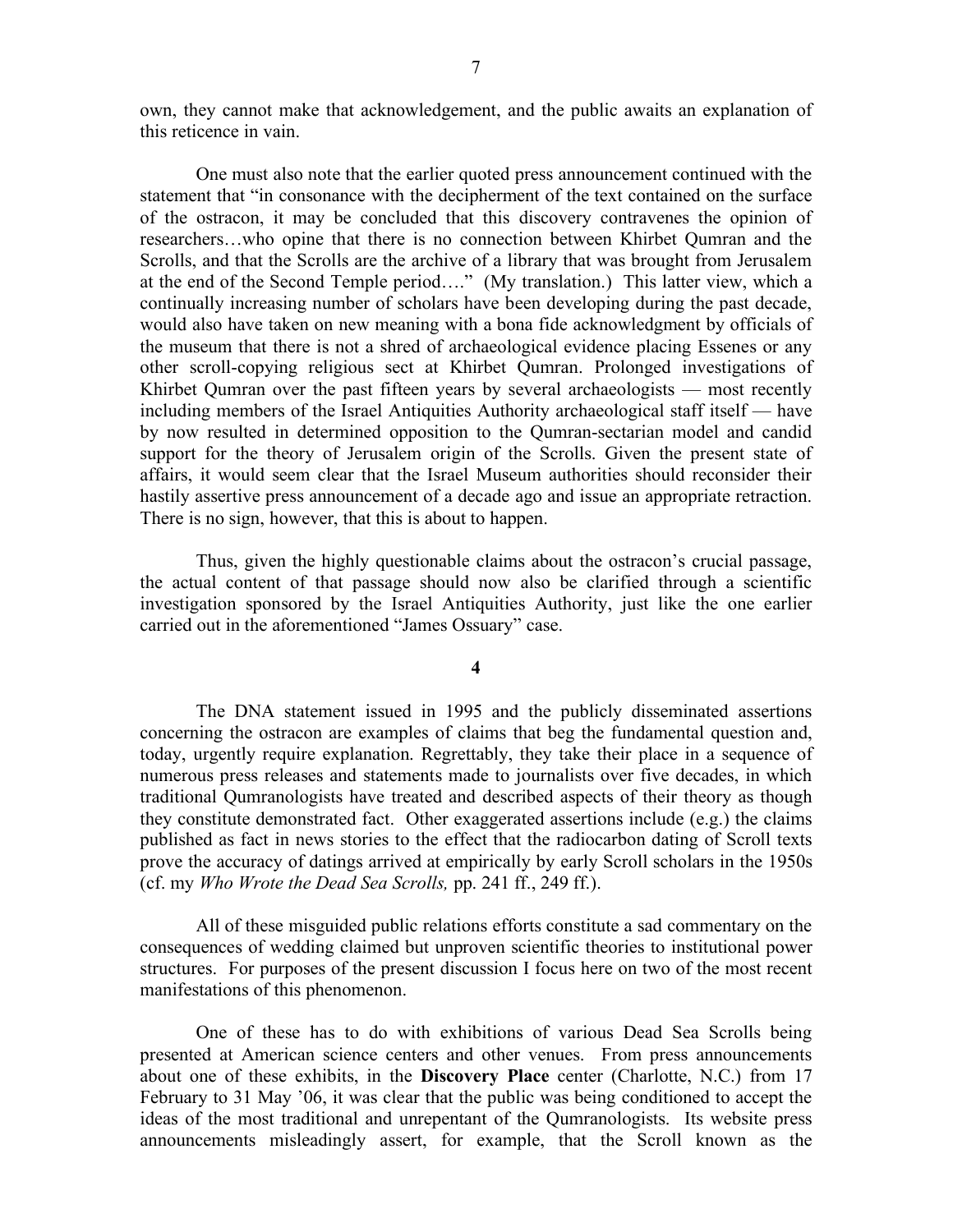"Community Rule" (i.e., the *Manual of Discipline* or *Serekh hayahad*) is the "set of rules according to which the people of Qumran conducted their lives." That is merely a belief — unproven until today — of those scholars who claim that the authors and/or followers of the *Manual*'s rules actually inhabited Khirbet Qumran. An identification of this kind is neither stated nor implied in that text or any of the other writings found in the eleven manuscript caves. It must be emphasized that not a single scroll has ever been found within Khirbet Qumran — but to the best of my knowledge the Charlotte exhibit never signaled that fact.

Instead, according to the exhibit's descriptions placed on the Internet, an effort was made to reinforce the idea of a sect living there by referring, for example, to "the Qumran community" and to "the extensive collection of apocalyptic literature *in the library of the sect at Qumran*" — a "library" that remains a figment of metaphysical yearnings and nothing more. But perhaps otherworldly sublimity is precisely what the exhibitors were striving for when they described the exhibit as linking "the spirituality of the … Scrolls with the archeological mysteries."

Some interesting artifacts were put on display at the Charlotte exhibit that had indeed been excavated at Qumran: they included bowls, pots, jars, hair combs, Roman coins, and fragments of baskets and clothing. These items failed to prove that a radical Jewish sect lived at that site, but one can find no evidence of any acknowledgement of that fact on the part of the exhibitors. In their use of this so-called evidence, the exhibitors were merely following the determined practice established by the curators of the Shrine of the Book, where, in an earlier exhibit, an ancient sandal found near Khirbet Qumran was put on display and described as typical of those worn by Essenes.

Hailing the "huge success" of the exhibit in a news release at the end of May, the exhibitors indicated that its team was "dismantling the exhibit for package and shipment" to the **Pacific Science Center** in Seattle, where it opened in September '06 with much the same fanfare as had attended the Charlotte event. Readers will find my detailed evaluation of the Seattle exhibit, and of its censored list of "recommended readings", at http://oi.uchicago.edu/OI/IS/GOLB/dead sea scrolls.html. Suffice it to say that in its main thrust it repeated the Charlotte exhibit, most notably in its total suppression of all the evidence that has by now led various scholars to the view that the Scrolls are of Jerusalem origin and have nothing to do with a Jewish sect purportedly living at the Judaean Wilderness site of Khirbet Qumran. Certain changes and additions were, however, introduced into the Seattle exhibit — themselves apparently meant, in essence, to further encourage viewers towards the belief that the theory of an Essene-like sect living at Qumran in antiquity was rational and supported by scientific evidence and experiments.

It is remarkable that the news media in Charlotte and Seattle accepted this treatment. Consider how absurd it would be if these science centers exclusively championed one side in the current intense debate over the status of Pluto. More remarkable still is the fact that no questions were raised either in Seattle or Charlotte when, during the course of the Pacific Science Center exhibition, a claim issued forth from Charlotte to the effect that a scholar in that city had been instrumental in discovering "new bioarchaeological evidence" linking Khirbet Qumran and the Essenes.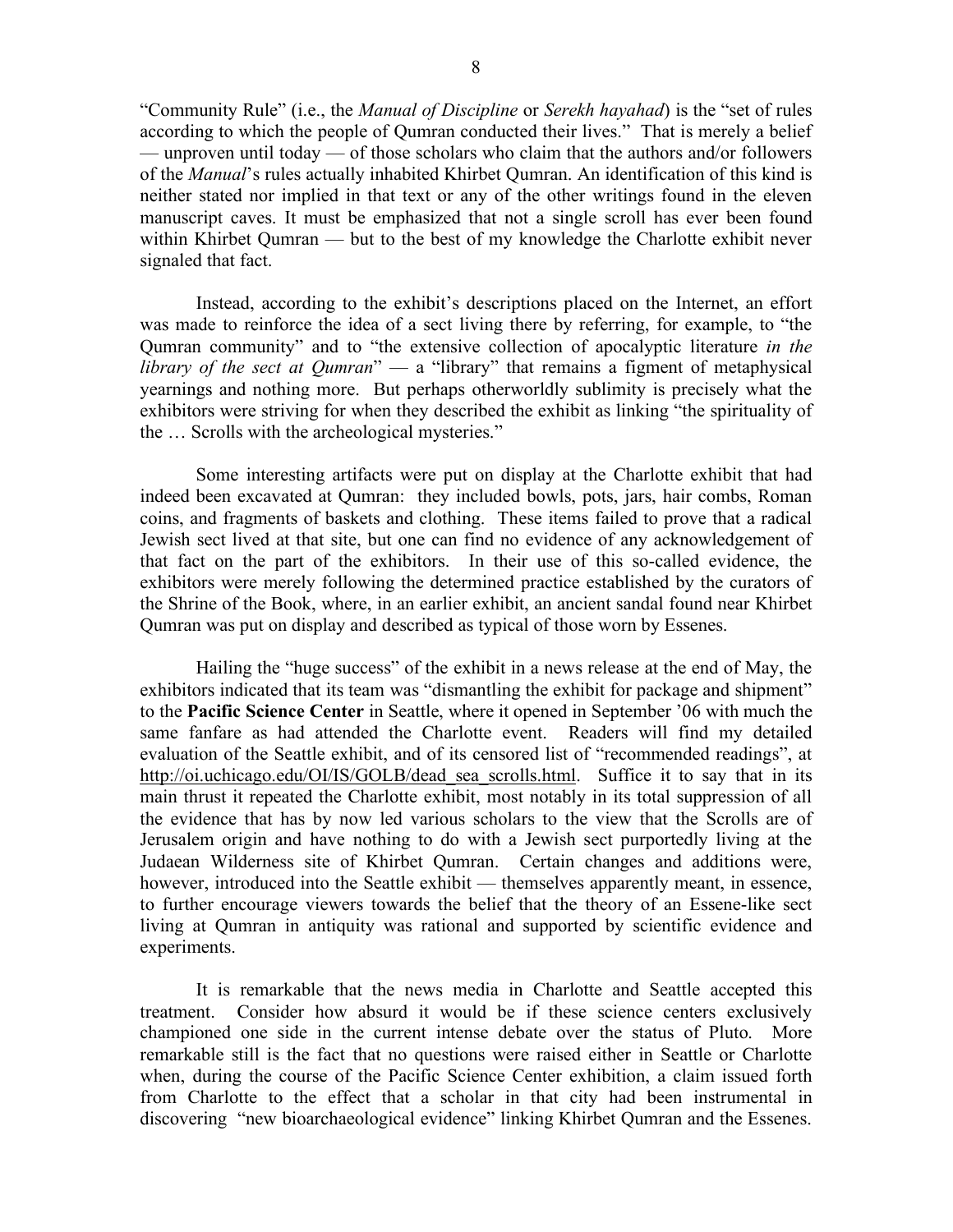This claim was carried in a news release of the University of North Carolina (Charlotte) and headlined "Remote Latrine Reconfirms the Presence of Essene Sect at Qumran…."

The report was to the effect that Prof. James Tabor, chair of the Department of Religious Studies at that university, author of such unusual books as *The Jesus Dynasty* and *Why Waco?*, and a collaborator in archaeological projects with Prof. James Strange (above, Part 1), had suggested to Joseph Zias (cf. Part 1), here described as an Israeli paleopathologist, that a site "500 meters to the northwest of the settlement" be investigated for evidence that it was an ancient latrine area. Mr. Zias did so in cooperation with a French parasitologist, and thereafter asserted, in communication with Dr. Tabor, that fecal remains were indeed found *precisely there* and indeed showed the site was used as an area of that kind. In further cooperation with Zias, Tabor thereupon drew the conclusion that this area was used, two millennia ago, by none other than the "Essenes of Qumran" and in effect was a proof of Essene habitation of the site. The report described other views of the investigators, indicating that the team's article on the subject could be found "in the next issue (winter '06/'07) of *Revue de Qumran*…." The release does not mention that Tabor and Zias had already taken up this matter in 1996, and that Zias and others had broached the subject in 2004 (*Revue de Qumran* 84, 579 ff.)

Judging by the American arrival dates of this periodical in the past, the implication of this notice is that the team's actual article on this subject may well not be in the hands of American readers on these shores until the summer of '07. However, their claim has by now been circulated widely in the popular press throughout the world, leading to the conclusion of some journalists that the new development even proves the correctness of the Qumran-Essene theory. (Cf. e.g. the *Los Angeles Times* of 14 Nov. 2006.)

Fortunately for puzzled readers, however, the five-page news release by Tabor's university contains the main contours of the reasoning that has informed production of this new Essenological finding; as it happens, this is more than enough, particularly absent the eventual article, to show the specious nature of the claim being made.

We may first observe that the area near Qumran described in the report is located "some five hundred meters to the northwest of the settlement." This dimension is equivalent to approximately 750 or 800 cubits. We note that the ancient texts on which the writers rely are (a) a passage from Deuteronomy (XXIII.13-14), (b) another from the *Temple Scroll*, and (c) a third from the *War Scroll*, the latter two being Dead Sea Scrolls describing, respectively, an idealized Holy Temple of the future and an apocalyptic battle between good and evil forces. The *Temple Scroll* ordains that a latrine be placed "three thousand cubits" beyond the precincts of the imagined Temple, while the *War Scroll* requires a latrine being placed "two thousand cubits" beyond the confines of the encampment of the (Israelite) forces of good. Tabor is described in the report as indicating that the claimed Essenes of Qumran rigorously observed such rules, adding: "*in one text it says go 1000 cubits* and in another 2000 cubits." (Italics mine.) The "one thousand cubits" statement is *an error* (the true figures are as given above), but this misleading claim, if taken as a fact by unsuspecting readers, would bring the figure reasonably close to the distance between Khirbet Qumran and the area investigated by the team and thus lend a top-of-the-head plausibility to their assertions.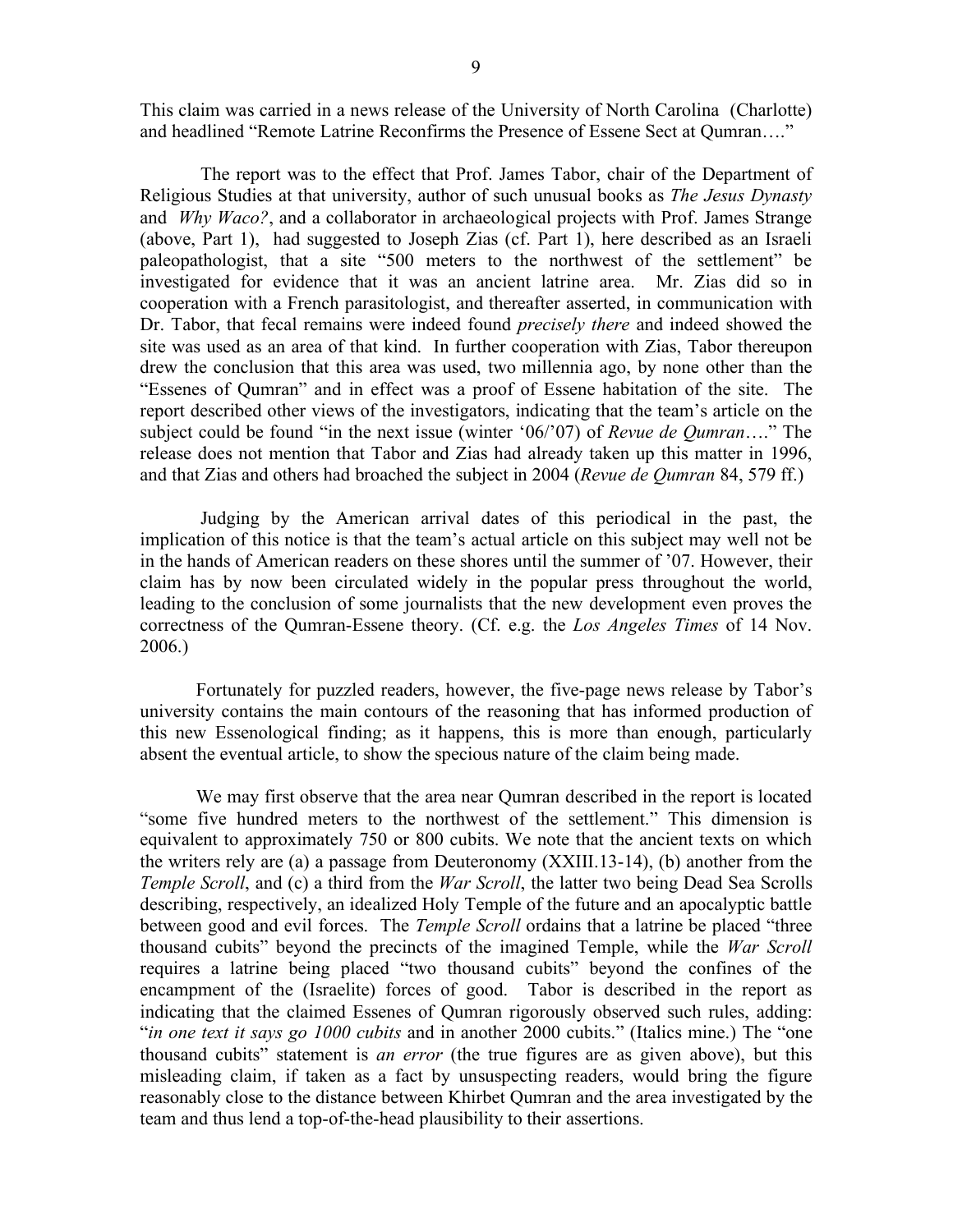The phrase "one thousand cubits" appears in the Book of Numbers (XXXV.4), but only in connection with the dimensions of idealized future cities of the Levites, *not of latrine practices*; the latter are the subject of the Deuteronomy passage, where however no distance from the city is mentioned. Alluding to the *Deuteronomy* text, the news release describes Tabor as "explaining that the ancient practice appears to have been revived at Qumran." This becomes one more of the wonders of Qumran still being created by traditional Qumranologists. It is not known if or when the practice ordained by Deuteronomy was ever halted in rural communities of pre-Christian Jewish Palestine where Biblical law prevailed.

The fecal remains dug up by Zias are not datable. This fact is not stated in the five-page news release, but one or more reporters apparently were able to see the authors' unpublished paper. For example, the AP report by Matti Friedman of 3 Jan. '07 states: "…*there is no way to date* the fecal parasites, which could have been left by Bedouin who are known to have inhabited the area. *To counter this*, *the* [forthcoming] *paper* quotes a Bedouin scholar as saying the nomadic tribespeople do not bury their feces." (My brackets and italics.) The problem of undatability is hardly countered by simply pointing to the practices of certain Bedouin. In actuality, the fecal remains could have been deposited virtually any time during the past few thousand years by troops of soldiers, 19<sup>th</sup>-century archaeologists, and still others — with survivability rates of the specimens gradually diminishing with age.

The efforts of Zias and Tabor to connect these specimens with the putative "Essenes of Qumran" are clearly based only on their prior assumption — one often expressed by them — that Essenes or a related Jewish sect *actually lived there and literally followed the imaginings of the apocalyptic texts of Qumran*. The "Essene latrine" claim thus constitutes one more embarrassing episode in the continuing search for an archaeological proof that would sustain this belief. Father de Vaux, in a similar way, deeply believed he had found the very laura of the Essenes when he dug there, identifying one room as a "refectorium," another as a "scriptorium," etc., in the spirit of medieval monkly orders. Father de Vaux conceived of the inhabitants as celibate monks, and many traditional Qumranologists still assent to this idea today — even though not a single Dead Sea scroll has ever been shown to espouse celibacy.

The work of the team described in the Charlotte news release fits in well with the thrust of the current museum exhibits featuring the Scrolls, and is only the latest of the efforts, always begging the fundamental question, to shore up the traditional theory of Scroll origins. The authors do not, according to the release, indicate that, in the course of their dig or afterwards, they consulted as to the nature of their finding with parasitologists and other scientists in Jerusalem — a relatively short drive from the site. Why this is so remains a mystery confounded by the appearance of the Charlotte news release precisely during this latest spate of Dead Sea Scroll exhibits in America.

**5**

Those exhibits, (and others that preceded them, as well as still more that will be following hard on their heels) were quite evidently planned out well in advance as a major effort to convince the American public of the verisimilitude of the Qumransectarian theory. The Israel Antiquities Authority, in conjunction with the Dead Sea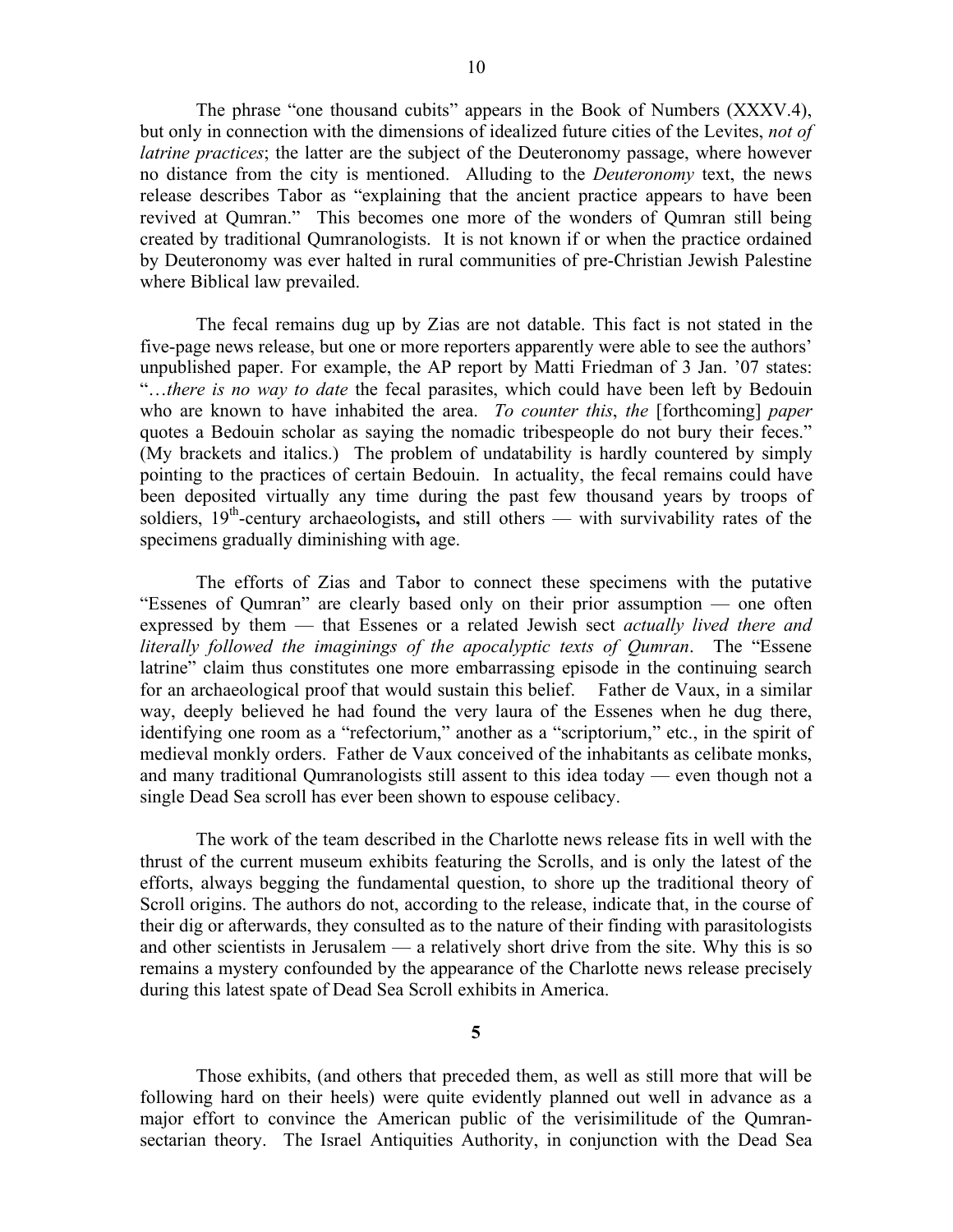Scrolls Foundation and possibly other groups or individuals, carried out the initial planning. It would appear that, by the turn of the millennium, supporters of that theory had awakened to the fact that a decisive effort would be needed to turn the tide of public opinion in favor of their view.

One need not look very far to discern the probable complex of causes behind a growing awareness of the difficulty in which the traditional theory has been finding itself. The primary element was clearly a series of new researches by archaeologists and textscholars. Already in the early nineties, Prof. Robert Donceel and Dr. Pauline Donceel-Voute of Louvain, then formally attached to the Ecole Biblique in Jerusalem and in the process of researching the unpublished results of Pere de Vaux's 1950's excavation of Khirbet Qumran, had parted company with the latter's disciples there by opposing, in published articles, the identification of Qumran as a sectarian religious site. At the same time, Dr. Matthias Klinghardt (now a professor at Technische Universität Dresden) had demonstrated that the *Manual of Discipline*, claimed to be the unique founding document of the "Essenes of Qumran," shared many of its statutes with those of other Hellenistic associations and in essence described a type of pre-rabbinic synagogue community that may have been widespread in 1<sup>st</sup>-century B.C. Palestine.

Simultaneously, Prof. Kyle McCarter of Johns Hopkins University described the inventory of the Copper Scroll as an authentic list of treasures, stating: "Was it the Temple treasury itself, hidden in the wadis east of Jerusalem in anticipation of the Roman assault on the city at the time of the First Revolt? The extraordinary magnitude of the listed deposits of gold and silver favors this assumption…." Papers by these and other scholars addressing the fundamental issue were read at a 1992 conference sponsored by the New York Academy of Sciences and the Oriental Institute (published in book form in 1994). Slightly later in the same decade, the archaeologist Prof. Yizhar Hirschfeld of the Hebrew University, in a series of studies cut short by his untimely death in 2006, rejected the sectarian identification of Qumran and further argued that the Scrolls could only have come from Jerusalem.

Thereafter, archaeologists attached to the Israel Antiquities Authority reported new findings. Drs. Yizhak Magen and Yuval Peleg had been engaged in a prolonged excavation at Qumran on behalf of the Authority since 1993. Their evolving conclusion, already becoming known by word of mouth during the mid- to late 1990s, was to the effect that Khirbet Qumran showed no archaeological evidence of use or habitation by a pious religious brotherhood such as the Essenes, but rather, by the nature of its construction and archaeological artifacts unearthed there by them, was evidently a secular site originally built as a fortress and eventually coming to be used as an establishment for the manufacture of pottery. It was, however, only at a conference held at Brown University in November of 2002 that they would first publicly report their results, in the form of a major scientific paper read to participants at that time. (The theme and title of the conference was "*Qumran — The Site of the Dead Sea Scrolls: Archaeological Interpretations and Debates,"* issued in book form by Brill early in 2006.)

Although the paper of Magen and Peleg was the most detailed one read at the conference, and the most far-reaching in its conclusions, several other archaeologists who read papers there likewise expressed the view that Khirbet Qumran had never been a sectarian site housing scrolls. The fundamental conclusions — that Khirbet Qumran had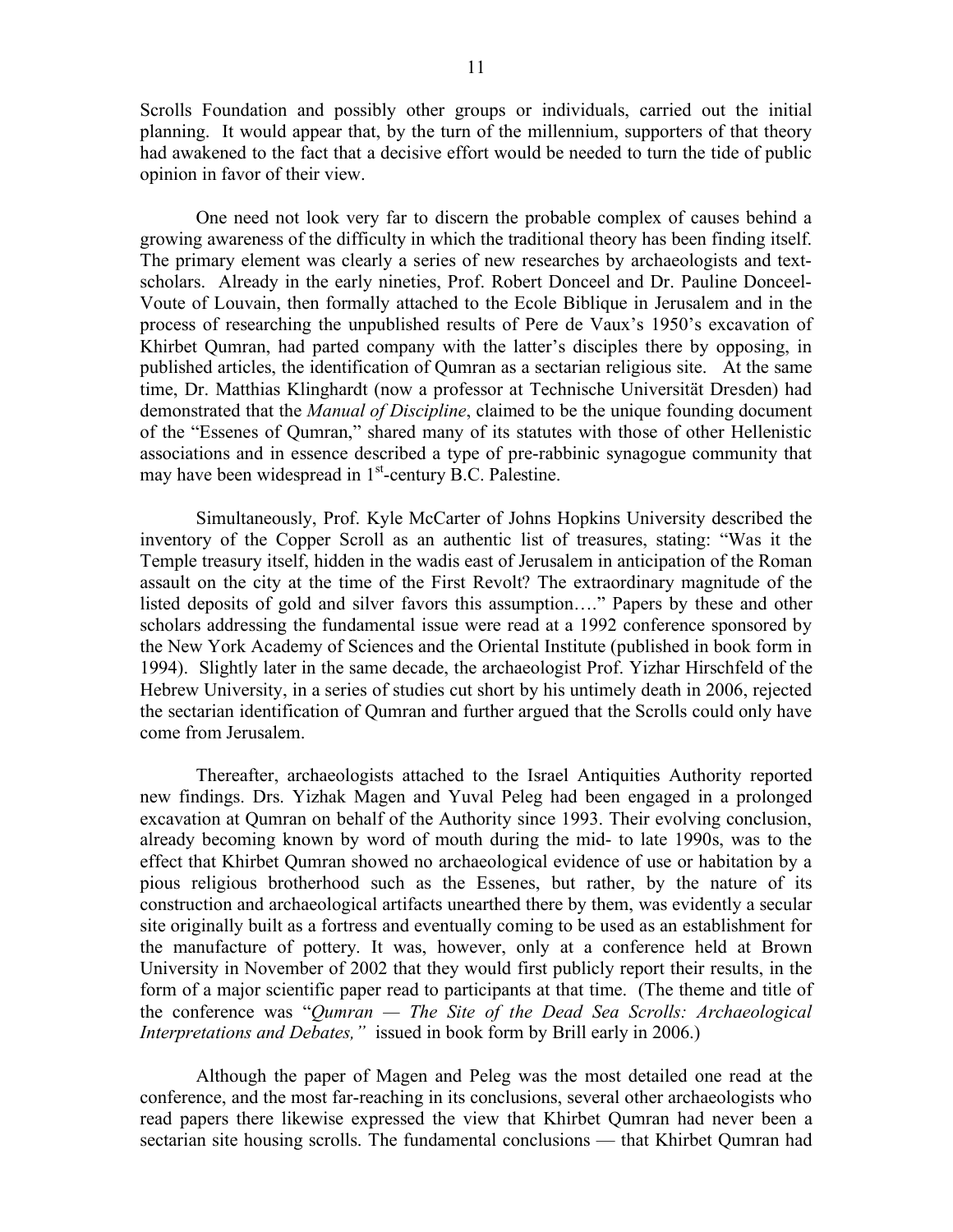been a fortress, that the Copper Scroll was a genuine Jerusalem document describing the efforts to hide away precious items prior to a siege, and that the Scrolls had been hidden away by Jerusalemites on the eve of or during the Roman siege on the city of 70 A.D. had earlier been proposed by me in articles published between 1980 and 1993 and in my *Who Wrote the Dead Sea Scrolls?* (Simon and Schuster, 1995/96).

After the conference, a report on it by John Noble Wilford, who had been in attendance, was published in the *New York Times* (24 Dec. 2002). The report focused particularly on the new trend in thinking among archaeologists. Emphasizing that it was being increasingly argued that "there is no firm archaeological evidence linking the Qumran settlement to the scrolls found in the nearby caves," it characterized the Brown conference as evincing a "crumbling consensus" on the question of identification of Khirbet Qumran. The *Times* article, however, also foreshadowed the future contours of the debate over Qumran and the Scrolls in a single passage: "So contentious is the entire subject of Qumran, Dr. Galor said, that some scholars who were invited agreed to attend only if some others of opposing schools of thought were excluded."

A detailed news story, focusing particularly on the findings of Magen and Peleg, appeared on pages 1 and 4 of the *Haaretz* daily on 30 July 2004. It had the effect, especially in Israel, of raising anew the fundamental question of Qumran origins. In response to the surge of interest that followed publication of this article, Jerusalem's Van Leer Institute and Chicago's Oriental Institute jointly sponsored a conference at Van Leer (July '05) in which proponents of the theory of Jerusalem origin of the Scrolls debated the issue with defenders of the Qumran-Essene theory. Hundreds of participants attended this conference and, by their own questions posed to the speakers, revealed not only their understanding of the basic issues involved in the controversy, but also appreciation that they were finally able to hear, in a single forum, both sides of the story.

Both sides of the debate were, later on, also clearly represented in the published proceedings of the Brown conference. A disagreement on the very significance of the conference, however, played itself out in the forward and introduction to that volume. The author of the *foreword* to the volume — a traditional Qumranologist whose role in the actual conference appears unclear — asserts (p. vii) that "it does not appear that any new consensus has emerged, nor indeed that the main lines of de Vaux's interpretation have been disproved." The quixotic nature of this claim is shown by the fact that in the *introduction* to the volume, the organizers of the conference state (p. 4): "All 15 articles published here are not only evidence of the increasingly controversial debate about the nature of Qumran but, more importantly, also demonstrate the potential of new investigations using both traditional and innovative tools."

By that time, however, those in the chain of curatorial authority had already cast their die. The developments described above, resulting in constantly growing pressure on the community of traditional Qumranologists to explain and protect their position, in the end only hardened the resolve of proponents within the institutional structure responsible for exhibits of the Scrolls to carry on and intensify the battle against the new ideas — not by combating them in open forum, but by excising from the exhibits all evidence and all arguments favoring the theory of Jerusalem origin of the Scrolls. We see the results in the disingenuous exhibits presented in Charlotte and Seattle.